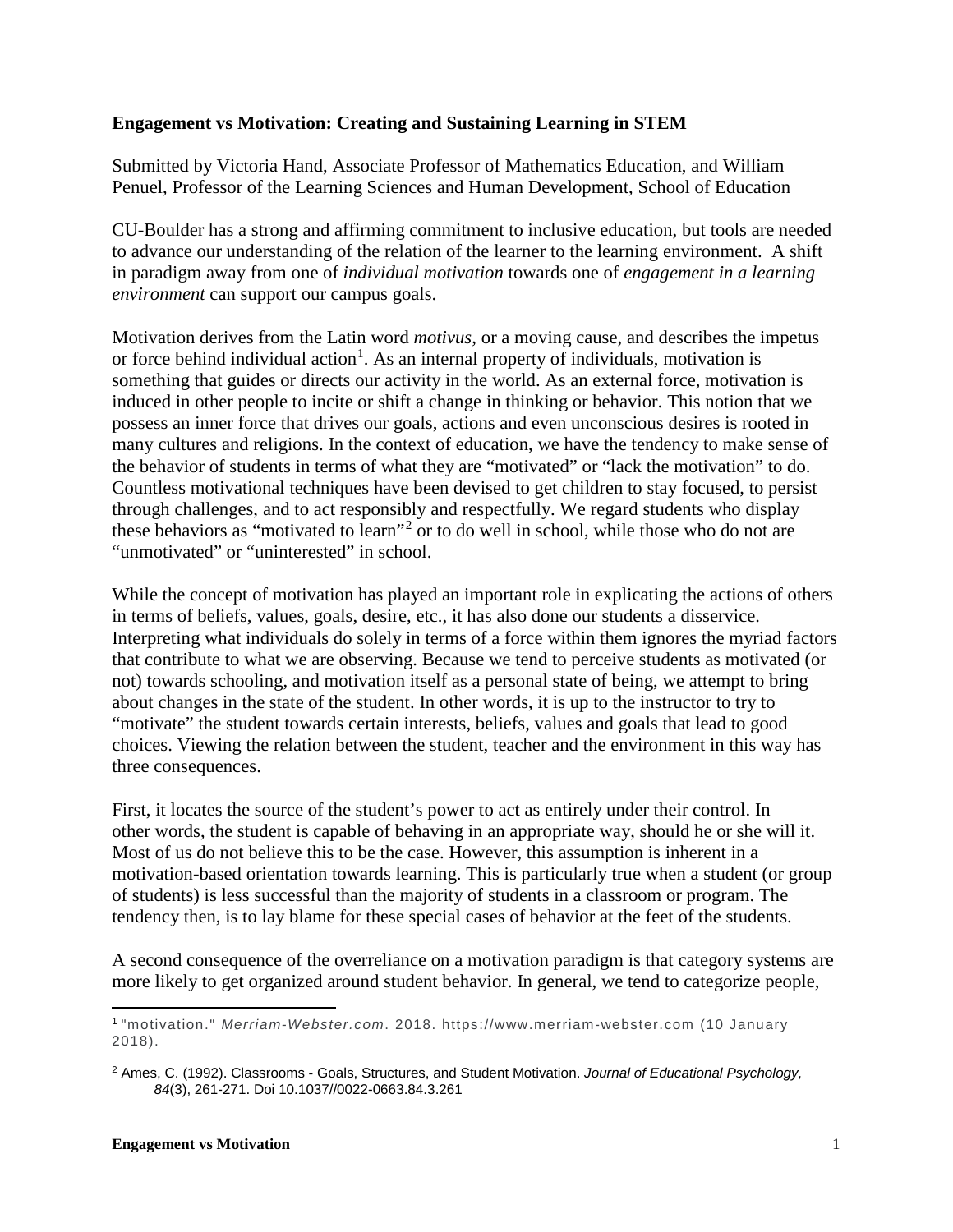things and experiences when we can draw simple distinctions between them. Round/square, hot/cold, clear/cloudy, motivated/unmotivated are all distinctions we make on a daily basis, that enable us to make quick judgements. The simple categorization of students in terms of their behavior, and thus, motivational orientation, however, can have damaging consequences for students' identities in the long run. Ground breaking research on students' beliefs about intelligence, or their *mindset*, has shown that students tend to view themselves as a person who "is" or "is not" a math person, based on their fixed level of intelligence.<sup>[3](#page-1-0)</sup> Students' perceptions of intelligence as "fixed" or "developing and malleable" had a significant effect on their mathematical persistence. Similarly, when motivation to learn is viewed as a quality that students do or do not have, this quality can easily shift into an identity that students carry with them across contexts. This then becomes a vicious cycle.

A third consequence of a motivation-based paradigm, particularly in the context of higher education, is a perspective by instructors that "teaching content" is separate from "motivating students". In this case, the classroom as an *environment for learning* drops from view, and the focus instead turns to "managing" the classroom, such that students' choices of behavior are shaped by appropriate consequences, such as grades. A focus on classroom management apart from the "subject matter" misses the social nature of the classroom learning environment, in which learning is inseparable from the environment (or context) in which it is being learned.<sup>[4](#page-1-1)</sup> For example, one mathematics classroom may be organized around learning to recall mathematical procedures quickly and accurately, while another mathematics classroom may emphasize mathematical argumentation and reasoning. What it means to be competent in these classrooms is very different, and students will be held accountable for very different forms of behavior.<sup>[5](#page-1-2)</sup> Mathematics education research has shown that some groups of students prefer the latter, while other prefer the former. Thus, different students may look differently motivated in the two classrooms. In this case, locating the locating the onus for educational outcomes solely with the students, and categorizing students based on their behavior—as is often the case with a motivation-based paradigm—ignores the relation between person and context.

Research from the learning sciences demonstrates that learning is inextricably shaped by the context in which it takes place, and that learners are constantly negotiating different aspects of a learning environment.<sup>[6](#page-1-3)</sup> A better way to describe the person-and-context relation, then, is the concept of *engagement in a learning environment*. How a person engages in a particular setting is necessarily contingent upon the forms of engagement that are made available to them. In other

<span id="page-1-0"></span> $\overline{a}$ <sup>3</sup> Dweck, C. S. (2006). *Mindset: The new psychology of success*. Random House Incorporated.

<span id="page-1-1"></span><sup>4</sup> Greeno, J. G., & MMAP. (1998). The Situativity of Knowing, Learning, and Research. *American Psychologist, 53*(1), 5-26.

<span id="page-1-2"></span><sup>5</sup> Gresalfi, M., Martin, T., Hand, V., & Greeno, J. G. (2008). Constructing Competence: An Analysis of Student Participation in the Activity Systems of Mathematics Classrooms. *Educational Studies in Mathematics, 70*(1), 49-70.

<span id="page-1-3"></span><sup>6</sup> Nolen, S., Ward, C., & Horn, I. S. (2011). Motivation, engagement, and identity: opening a conversation. In D. M. McInerney, R. A. Walker, & G. A. D. Liem (Eds.), *Sociocultural Theories of Learning and Motivation: Looking Back, Looking Forward* (pp. 109-135): Information Age Publishing.